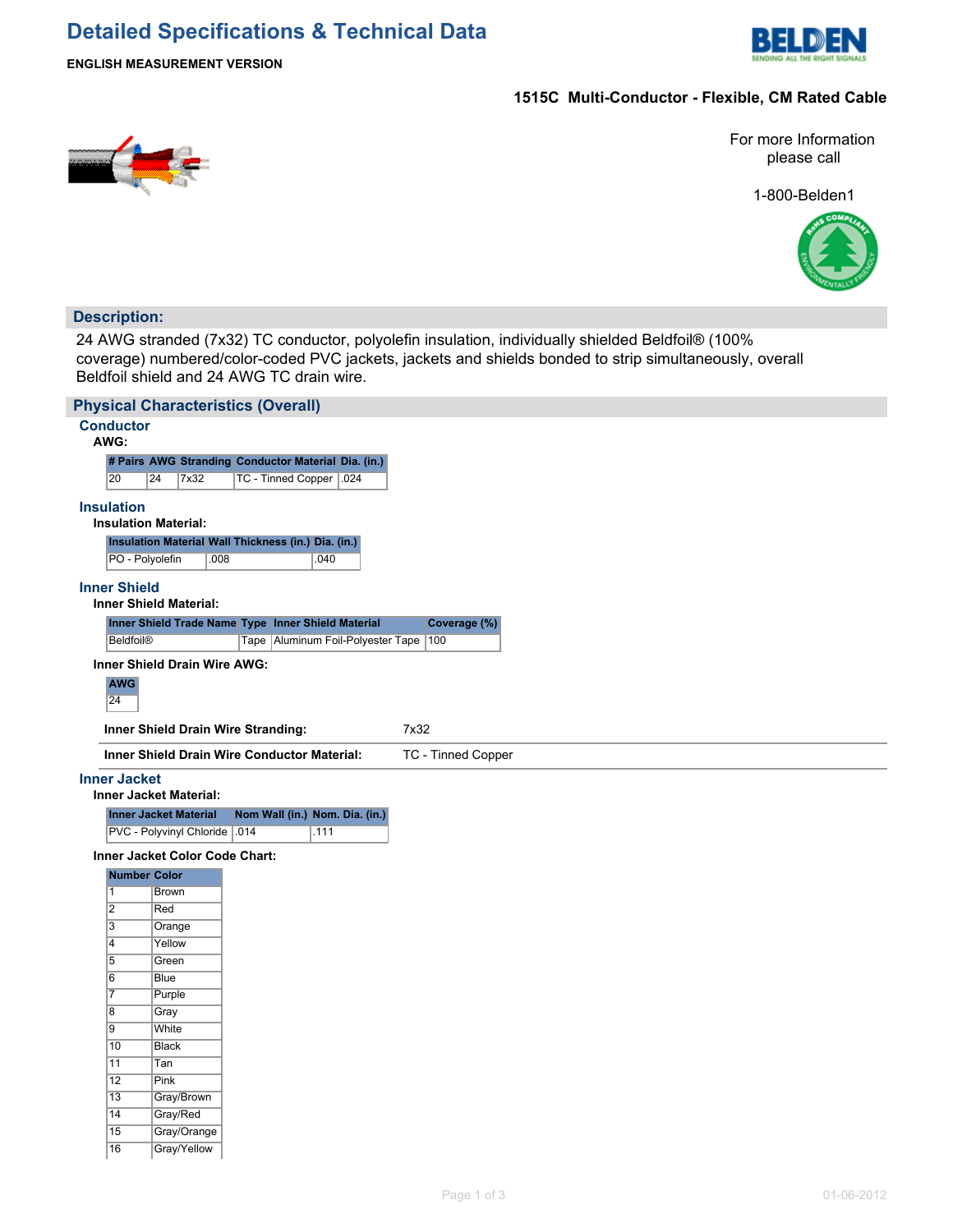# **Detailed Specifications & Technical Data**



### **ENGLISH MEASUREMENT VERSION**

## **1515C Multi-Conductor - Flexible, CM Rated Cable**

| 17<br>Gray/Green                                                                                            |                                     |  |  |  |  |  |  |  |
|-------------------------------------------------------------------------------------------------------------|-------------------------------------|--|--|--|--|--|--|--|
| Gray/Blue<br>18<br>19<br>Gray/Purple                                                                        |                                     |  |  |  |  |  |  |  |
| Gray/Gray<br>20                                                                                             |                                     |  |  |  |  |  |  |  |
| <b>Outer Shield</b>                                                                                         |                                     |  |  |  |  |  |  |  |
| <b>Outer Shield Material:</b>                                                                               |                                     |  |  |  |  |  |  |  |
| Outer Shield Trade Name Type Outer Shield Material<br>Tape Aluminum Foil-Polyester Tape<br><b>Beldfoil®</b> | Coverage (%)<br>100                 |  |  |  |  |  |  |  |
| <b>Outer Shield Drain Wire AWG:</b>                                                                         |                                     |  |  |  |  |  |  |  |
| <b>AWG Stranding Drain Wire Conductor Material</b>                                                          |                                     |  |  |  |  |  |  |  |
| 18<br>7x26<br><b>TC - Tinned Copper</b>                                                                     |                                     |  |  |  |  |  |  |  |
| <b>Outer Jacket</b><br><b>Outer Jacket Material:</b>                                                        |                                     |  |  |  |  |  |  |  |
| <b>Outer Jacket Material</b><br>Nom. Wall Thickness (in.)                                                   |                                     |  |  |  |  |  |  |  |
| PVC - Polyvinyl Chloride   .055                                                                             |                                     |  |  |  |  |  |  |  |
| <b>Outer Jacket Ripcord:</b>                                                                                | Yes                                 |  |  |  |  |  |  |  |
| <b>Overall Cable</b>                                                                                        |                                     |  |  |  |  |  |  |  |
| <b>Overall Nominal Diameter:</b>                                                                            | 0.710 in.                           |  |  |  |  |  |  |  |
| Pair<br><b>Pair Color Code Chart:</b>                                                                       |                                     |  |  |  |  |  |  |  |
| <b>Color</b>                                                                                                |                                     |  |  |  |  |  |  |  |
| Red and Black                                                                                               |                                     |  |  |  |  |  |  |  |
| Pair Lay Length & Direction:                                                                                |                                     |  |  |  |  |  |  |  |
| Lay Length (in.) Twists/ft. (twist/ft)<br>1.750<br>6.850                                                    |                                     |  |  |  |  |  |  |  |
|                                                                                                             |                                     |  |  |  |  |  |  |  |
|                                                                                                             |                                     |  |  |  |  |  |  |  |
| <b>Mechanical Characteristics (Overall)</b>                                                                 |                                     |  |  |  |  |  |  |  |
| <b>Operating Temperature Range:</b>                                                                         | $-35^{\circ}$ C To +75 $^{\circ}$ C |  |  |  |  |  |  |  |
| <b>Bulk Cable Weight:</b>                                                                                   | 264 lbs/1000 ft.                    |  |  |  |  |  |  |  |
| Max. Recommended Pulling Tension:                                                                           | 352.400 lbs.                        |  |  |  |  |  |  |  |
| Min. Bend Radius (Install)/Minor Axis:                                                                      | 7 in.                               |  |  |  |  |  |  |  |
| <b>Applicable Specifications and Agency Compliance (Overall)</b>                                            |                                     |  |  |  |  |  |  |  |
| <b>Applicable Standards &amp; Environmental Programs</b>                                                    |                                     |  |  |  |  |  |  |  |
| NEC/(UL) Specification:                                                                                     | <b>CM</b>                           |  |  |  |  |  |  |  |
| <b>CEC/C(UL) Specification:</b><br><b>EU CE Mark:</b>                                                       | <b>CM</b><br>Yes                    |  |  |  |  |  |  |  |
|                                                                                                             |                                     |  |  |  |  |  |  |  |
| EU Directive 2000/53/EC (ELV):<br>EU Directive 2002/95/EC (RoHS):                                           | Yes<br>Yes                          |  |  |  |  |  |  |  |
| EU RoHS Compliance Date (mm/dd/yyyy):                                                                       | 01/01/2004                          |  |  |  |  |  |  |  |
| EU Directive 2002/96/EC (WEEE):                                                                             | Yes                                 |  |  |  |  |  |  |  |
| EU Directive 2003/11/EC (BFR):                                                                              | Yes                                 |  |  |  |  |  |  |  |
| CA Prop 65 (CJ for Wire & Cable):                                                                           | Yes                                 |  |  |  |  |  |  |  |
| MII Order #39 (China RoHS):                                                                                 | Yes                                 |  |  |  |  |  |  |  |
| <b>Plenum/Non-Plenum</b>                                                                                    |                                     |  |  |  |  |  |  |  |
| Plenum (Y/N):                                                                                               | No                                  |  |  |  |  |  |  |  |

**Nom. Inductance:**